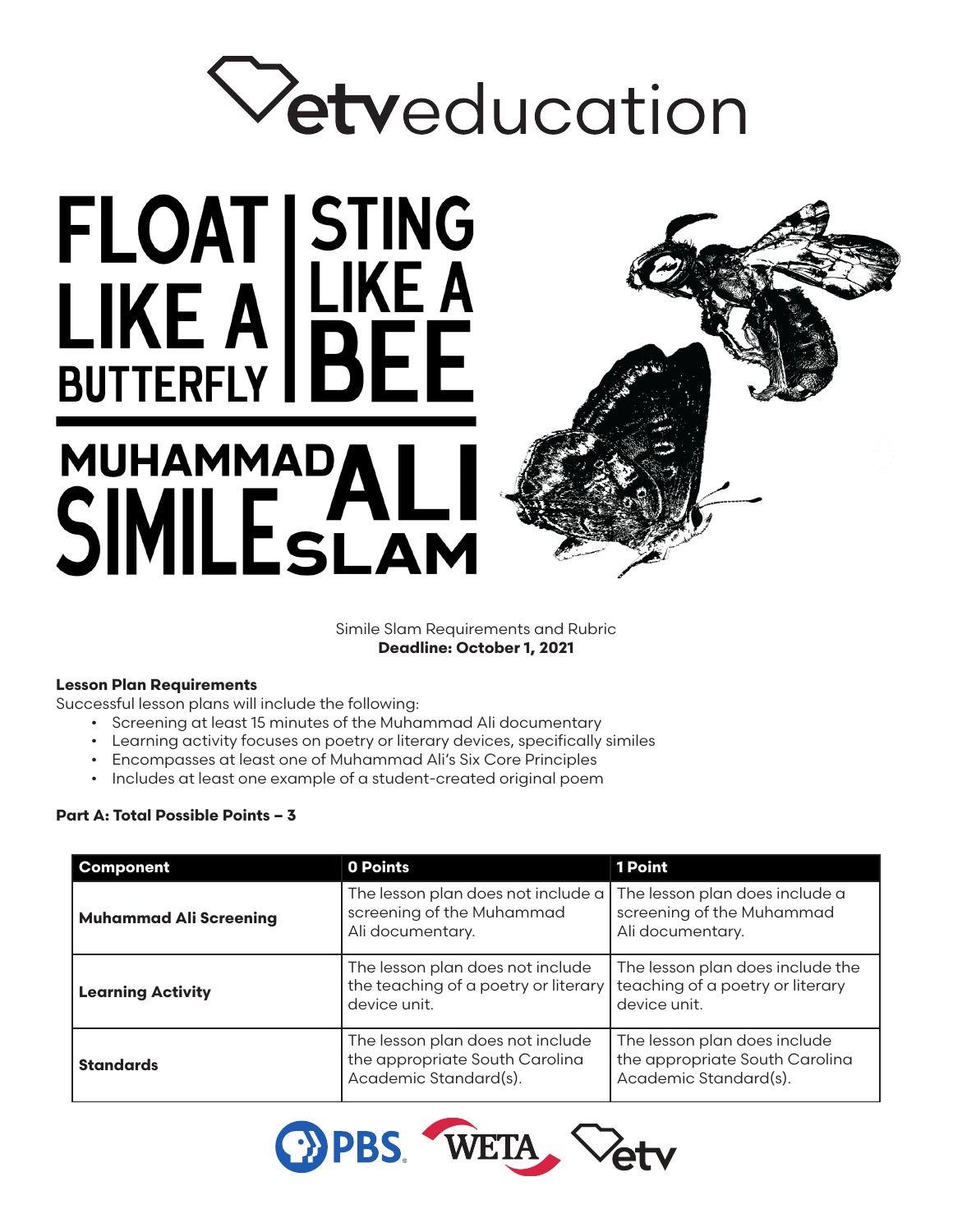## **Part B: Total Possible Points – 24**

Submit a sample of student work from the submitted lesson plan in either written or video format. Also, a short three-minute mock simile slam to showcase student work.

| Component                                          | 0 Points                                                                                            | 1 Point                                                                                   | 2 Points                                                                                                                | <b>3 Points</b>                                                                                                                      |
|----------------------------------------------------|-----------------------------------------------------------------------------------------------------|-------------------------------------------------------------------------------------------|-------------------------------------------------------------------------------------------------------------------------|--------------------------------------------------------------------------------------------------------------------------------------|
| <b>Ali's Core</b><br><b>Principles</b>             | The learning<br>activity submitted<br>does not include<br>any of Muhammad<br>Ali's Core Principles. | The learning<br>activity contains<br>1 example of<br>Muhammad Ali's<br>Core Principles.   | The learning<br>activity contains<br>1 effectively<br>implementable<br>example of<br>Muhammad Ali's<br>Core Principles. | The learning<br>activity contains<br>more than<br>1 effectively<br>implementable<br>example of<br>Muhammad Ali's<br>Core Principles. |
| <b>Vision</b>                                      | The proposal does<br>not demonstrate<br>any clear vision<br>for the simile slam<br>production.      | The proposal<br>demonstrates<br>a vague vision<br>for the simile slam<br>production.      | The proposal<br>demonstrates<br>moderate vision<br>production.                                                          | The proposal<br>demonstrates<br>a clear vision<br>for the simile slam<br>production.                                                 |
| <b>Creativity</b>                                  | The proposal is not<br>original.                                                                    | The proposal is<br>practical but lacks<br>creativity.                                     | The proposal<br>is creative and<br>logistically sound.                                                                  | The student work<br>is original and<br>creative with<br>unique similes and<br>descriptions.                                          |
| <b>Student Work</b><br><b>Sample Quantity</b>      | No student work<br>was submitted.                                                                   | Only one example<br>of student work was<br>submitted.                                     | Two examples of<br>student work were<br>submitted.                                                                      | More than 2<br>examples of<br>student work were<br>submitted.                                                                        |
| <b>Simile</b>                                      | Student work<br>contains no similes.                                                                | Student work<br>contains at least<br>1 simile in each<br>sample.                          |                                                                                                                         |                                                                                                                                      |
| <b>Cohesiveness</b>                                | Student work has<br>no cohesiveness<br>whatsoever.                                                  | Student work does<br>not go together<br>and is off topic.                                 | Student work<br>demonstrates some<br>cohesiveness but is<br>often off topic.                                            | Student work stays<br>on topic with unity<br>between lines and<br>stanzas.                                                           |
| <b>Rhythm</b>                                      | Student work<br>has no rhythm<br>whatsoever.                                                        | The student work<br>demonstrates slight<br>rhythm but varies<br>throughout the<br>poem.   | The student work<br>is mostly in rhythm<br>but does vary.                                                               | The student work<br>stays in rhythm<br>throughout the<br>poem.                                                                       |
| <b>Mock Simile Slam</b><br><b>Video Enthusiasm</b> | The proposal did<br>not contain a video.                                                            | The proposal<br>contains a video<br>but demonstrates<br>little interest or<br>enthusiasm. | The proposal<br>contains a video<br>that occasionally<br>demonstrates<br>interest or<br>enthusiasm.                     | The proposal<br>contains a video<br>that demonstrates<br>strong interest and<br>enthusiasm.                                          |